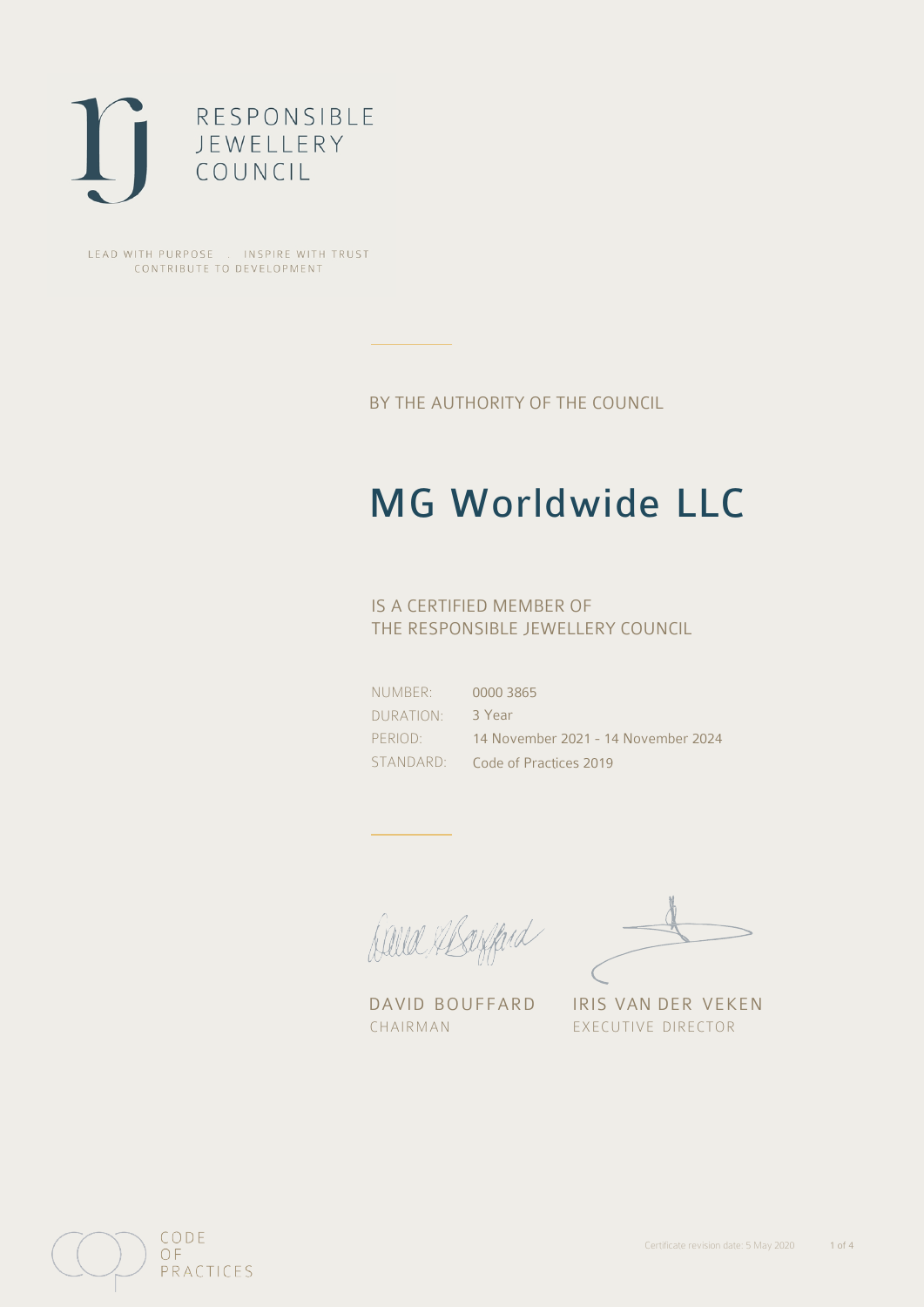

# **CERTIFICATION OVERVIEW**

| <b>MEMBERSHIP</b><br><b>FORUM</b>      | Jewellery and Watch Manufacturer and/or Wholesaler                                                                                                                                                                                                                                                                                                                                                                                                       |
|----------------------------------------|----------------------------------------------------------------------------------------------------------------------------------------------------------------------------------------------------------------------------------------------------------------------------------------------------------------------------------------------------------------------------------------------------------------------------------------------------------|
| <b>AUDIT</b><br><b>DATE</b>            | 10 November 2022                                                                                                                                                                                                                                                                                                                                                                                                                                         |
| <b>AUDIT</b><br><b>TYPE</b>            | Re-certification                                                                                                                                                                                                                                                                                                                                                                                                                                         |
| APPLICABLE<br><b>STANDARD</b>          | Code of Practices 2019                                                                                                                                                                                                                                                                                                                                                                                                                                   |
| <b>ACCREDITED</b><br><b>AUDIT FIRM</b> | <b>BSI</b> Group                                                                                                                                                                                                                                                                                                                                                                                                                                         |
| <b>APPLICABLE</b><br><b>PROVISIONS</b> | 1. General requirements: 1-4, except 3.2<br>2. Responsible supply chains, human rights and due<br>diligence: 5-14, except 7.3, 8, 9, 11.3, 13.2-4, 14.3<br>3. Labour rights and working conditions: 15-22, except 19.3,<br>21.3<br>4. Health, Safety and Environment: 23-27, except 23.6, 23.10, 27.4<br>5. Gold, Silver, PGM, diamond and coloured gemstone<br>products: 28-30, except 28.2b-g, i, j, 29.2, 30<br>6. Responsible mining: Not applicable |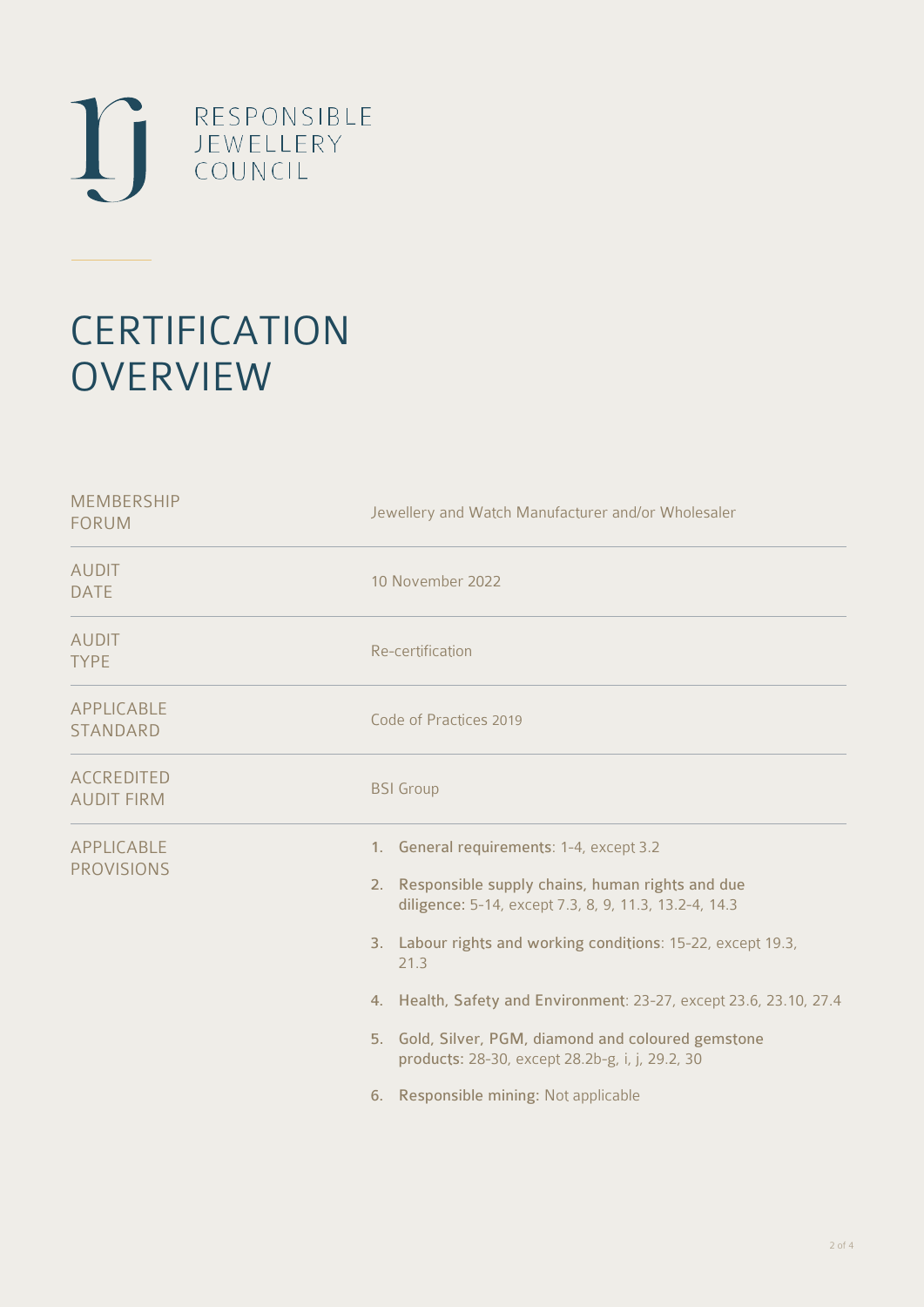| PROVENANCE<br><b>CLAIMS</b>                | "To the Best of our knowledge and/or written assurance from our<br>suppliers, MG Worldwide LLC states that diamonds have not been<br>originated from the MBADA and Marange resources of Zimbabwe. The<br>diamonds herein invoiced are not sourced from artisanal mines. " |
|--------------------------------------------|---------------------------------------------------------------------------------------------------------------------------------------------------------------------------------------------------------------------------------------------------------------------------|
| <b>AUDITOR STATEMENT OF</b><br>CONFORMANCE | Based on the scope and findings of the certification audit, the member<br>has demonstrated a conformance level consistent with a:                                                                                                                                         |
|                                            | 3 Year Certification                                                                                                                                                                                                                                                      |
| <b>NEXT AUDIT TYPE</b>                     | MID-TERM REVIEW (within 12-24 months):                                                                                                                                                                                                                                    |
|                                            | A. Mid-term review NOT required due to:                                                                                                                                                                                                                                   |
|                                            | No anticipated changes to the certification scope during the<br>certification period                                                                                                                                                                                      |
|                                            | 3 or less minor non-conformances with critical provisions or in<br>general identified by the audit (not covered by parallel audits<br>for schemes identified as equivalent to RJC's) for an individual<br>member in the mining sector or a non-mining sector member       |
|                                            | <25 full time equivalent personnel                                                                                                                                                                                                                                        |
|                                            | Low risk of non-conformances due to management controls                                                                                                                                                                                                                   |
|                                            | Existence of parallel audits for schemes recognised by RJC                                                                                                                                                                                                                |
|                                            | Strong internal controls ensuring effective review and closure<br>of corrective actions for non-conformances                                                                                                                                                              |
|                                            |                                                                                                                                                                                                                                                                           |
|                                            | B. Mid-term review (desktop only) required due to:                                                                                                                                                                                                                        |
|                                            | No impact on conformance levels from any changes to the<br>certification scope                                                                                                                                                                                            |
|                                            | 5 or less minor non-conformances with critical provisions or in<br>general identified by the audit (not covered by parallel audits<br>for schemes identified as equivalent to RJC's) for an individual<br>member in the mining sector or a non-mining sector member       |
|                                            | Possibility of remote verification of actions                                                                                                                                                                                                                             |
|                                            | No risk to critical provisions                                                                                                                                                                                                                                            |